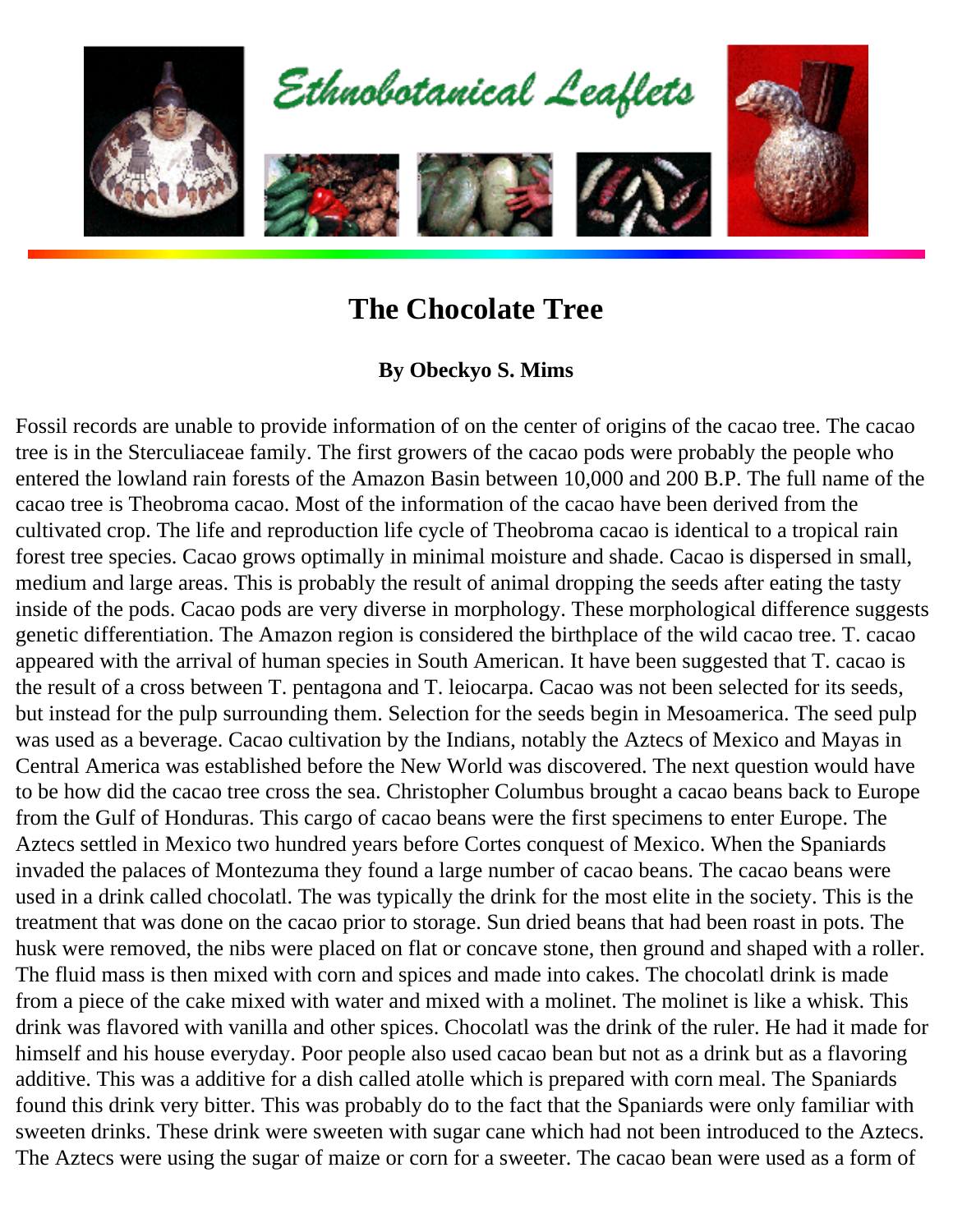exchange or money. Slaves would sell for one hundred cacao beans. This bean was highly valued if a soul could be purchased by mere beans. The Spanish used a variety of additive to improve the bitter taste of the cacao bean. These additive were chile peppers , anisel, achiote, sugar vanilla, cinnamon , almonds and hazelnuts, pod of campeche, ambergis and a host of other. One particularly important one was orange water. Orange water was added to the drink and in turn became the first nonalcoholic stimulant drink on the continent. This drink was a hit in Europe. Coffee was introduced after 1615. The benefits and rewards from this tree was left a secret for almost a century. This was a way to acquire power and control of this cacao bean. It was not until after Spain lost their control of this commodity that it was really seen in other places. The lost of control of this commodity was the result of a royal marriage between Marie Therese of Spain and Louis XIV of France in 1660. This help spread the development and popularity of chocolate. The demand for chocolate increased in different part of the world. In the seventeen and eighteenth centuries chocolate was thought to cure illnesses. People today for that chocolate give them a sense of well being. This could be true because chocolate is a stimulant. The wealth were the one able to afford the highly taxed product. Chocolate also became a hot drink. It was not until 1779 that chocolate entered the Americas. In 1879 the first cacao was planted in the Gold Coast, and island off the coast of Nigeria in the Gulf of Guinea. It was introduced in the Philippine Island in 1800. All the members of the genus Theobroma are woody plant, shrubs and small trees. They are in the subgroup Buettneriaceae of the order Stercoliaceae. The only member in the Stercoliaceae family that is highly cultivated for consumption are the Kolas and varieties of Theobroma whose seeds are known as cocao beans. These beams are the basic ingredient in cocoa and chocolate and a host of other products. With increased demands for the cacao bean products there arose a need to learn about it structure and life cycle especially reproductive. People also wanted to improve the bitter taste as well. The cacao tree attain full height in ten years, with a average height of 15 to 25 feet tall. The maim stem of a young cacao plant may grow to three or five feet in height before branching. Young cacao leaves vary in color according to the type. The colors are as following pale green or pink to dark red. Flowers are seen on the cacao tree throughout the year. The fruits or pods are about six to eight inches long when ripe and then yellow , red, or maroon color. They weigh about one pound and have twenty five to forty seeds inside. These trees are self pollinating by pollen from their own flowers. All cacao are interfertile and show a high rate of cross pollination. The Furcipimyia is the main insect that cross pollinate this crop. The fruit is composed of a fairly thick husk and seeds. Criollo, forastero, and trinilario are the main types of T. cacao used commercially. Criollos were domesticated in Mesoamerica and have red or yellow pointed pods when ripe with thin husks. The seeds are thick and have white or pale purple cotyledons and a very fine flavor. Central America criolle, the oldest kind cultivated in Central America. Their seeds require very little fermentation to produce chocolate. Forasteros have thick pod husks and generally flat, dark purple seeds possessing a high astringency. Amelonados are the most wide spread cultivated types of cacao in the world today. Trinitarios are intermediate types between criollo and furastero. The production of chocolate in the United States only comprise twenty percent of total production of cacao from large-scale modern plantation. The Mars Company of New Jersey operates the Almirante Cacao Research Center in Bahia, Brazil. The world's Finest Chocolate Company of Chicago operates the Union Vale Cocoa Estate, a 238- acre cocao plantation on Saint Lucia. Cacao farming is costly typically start up costs of three thousand or four thousand dollars an acre. The vast bulk of the world's cacao is produced by small farmers. The process of growing cacao is slow and laborious. A worker sits on a crate in the shade and cracks open the tough pods with a sharp cutting tool or machete.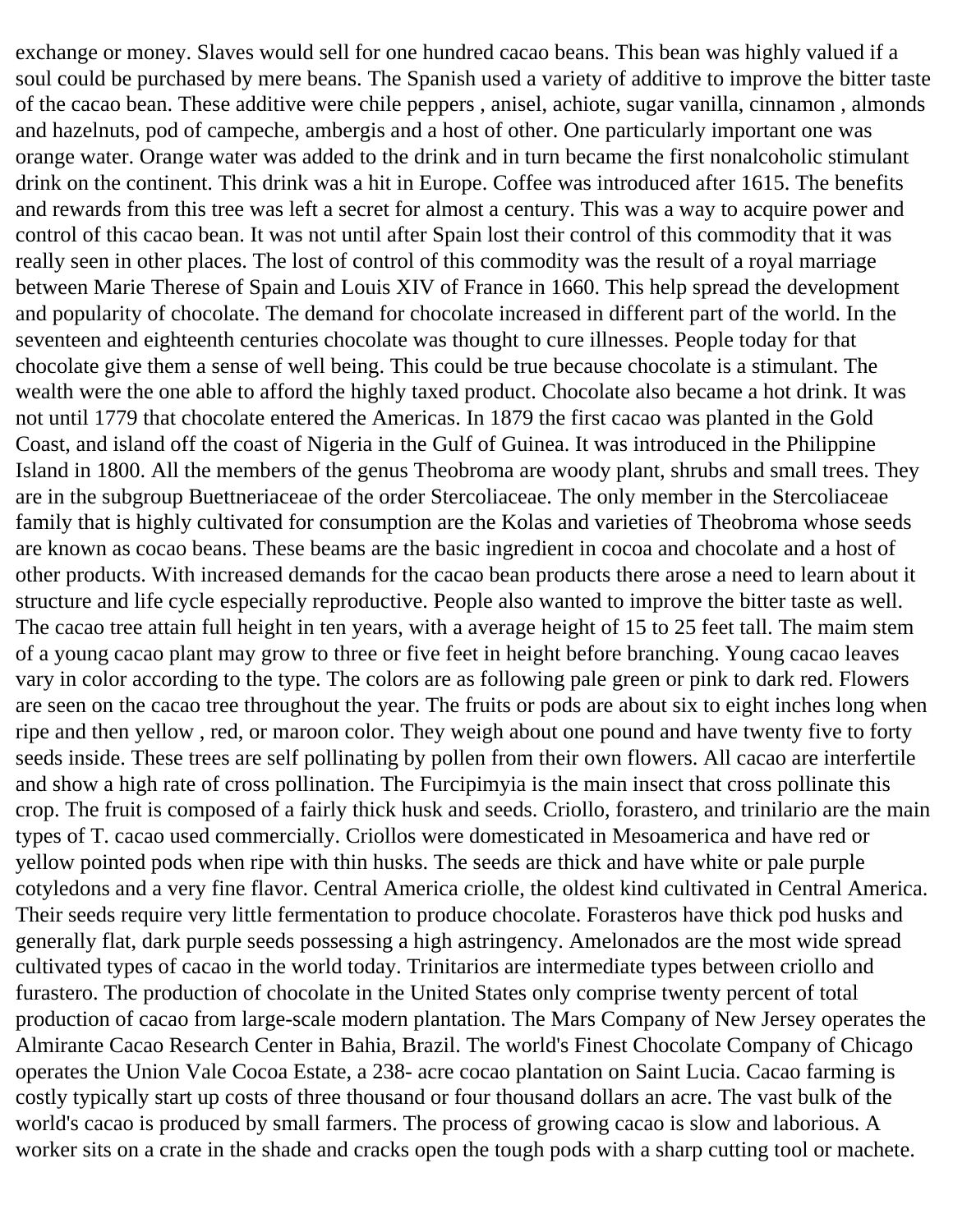A crosswise cut is made into the pod and it is them broken apart . The seeds get scooped out of the pod and dumped into a deep wooden box. The empty pods are tossed into a pile to rot. The seeds are then taken from different parts of the world. The cacao beans undergo several days of fermentation in which anaerobic microbes feed on the energy-rich mucilaginous pulp coating the seeds, converting the pulp to alcohol. During fermentation, polyphenols in the seeds are converted into the chemical precursors of the coveted chocolate flavor. The outer seed color changes from reddish tam to purplish. Fermentation kills the cacao embryos while microbial liquefies the pulp which surround the seeds. The chocolate flavor is enhanced by this process. A second fermentation process is lone. The beans change from purple to dark brown, water loss shrinks the seeds from inside the seed coats. The bean are then sun dried. Before the shipping the beans are checked for mold or fungal infestations, flavor, aroma and size. The end product of this process is in a raw state, it is still bitter and oily. The processing plant where the beans are sent first clean the seeds to remove any foreign particles. The seed are then roasted in 121 degree ovens. Beans that are going to be used for chocolate will be roasted at a higher temperature. The roasting process remove water and acids, leaving only the chocolates flavor. Roasted seed are crack open to remove large cotyledons and the husk or shells. The shells are used for fragrant garden mulch or used for cocoa butter. It sometimes also used for animal feed. Husks may be used to extract the theobromine which is able to be chemically converted into caffeine for use in beverages and medicines. The separated cotyledons are called the nibs. This material is used to make chocolate. Grinding the roasted nibs produces chocolate " liquor", which has a fat content of fifty-five to fifty-eight percent. The liquor can be molded into baking chocolate. To make the chocolate in the form we so love farther processing is required. Chocolate liquor is proceeded in hydraulic pressed to remove some of the fat, resulting in a cocoa powder with twenty to twenty-three percent fat content. Further pressing farther reduce fat content. The high-fat cocoa powders are used to make drinks: the low fat powder contents ten to thirteen percent fat is used in cakes, ice cream and other tasty products. Plain chocolate is made by adding sugar and enough cocoa butter to mold the chocolate into bars. The actual chocolate flavor have unsuccessfully tried to be duplicated artificially. Food product made from cocoa beans consists, of candy and used to make beverages and as flavoring ingredient or coating for various confections and bakery products. Rich in carbohydrates it is an excellent source of quick energy. Coca butter also called Theobroma oil, pale yellow, is a edible vegetable fat obtained from cocao beans. It has a mild chocolate flavor and aroma, and is used in the manufacture of chocolate confections, pharmaceutical ointments. and toiletries. Milton Snavely Hershey was one of the reason chocolate is so popular. For he was instrumental in popularizing chocolate candy throughout much of the world. So the next time you bite it that dark tasty chocolate bar remember that is took a lot of time and effort of many people but particularly the Indian to give you this wonderful product. Reference Page 1. Chatt M. Eileen "Cocoa" 1954: Interscience Publishers, INC. 2. Young M. Allen " A Nature History Of Cacao " 1994 : The Smithsonian Institution. 3.Bandrapalli Suman " Where Does A Candy Bar Come From?" May 20, 1997 : Christian Science Monitor ( start page 16:1).

## [EBL HOME PAGE](http://www.siu.edu/~ebl/)